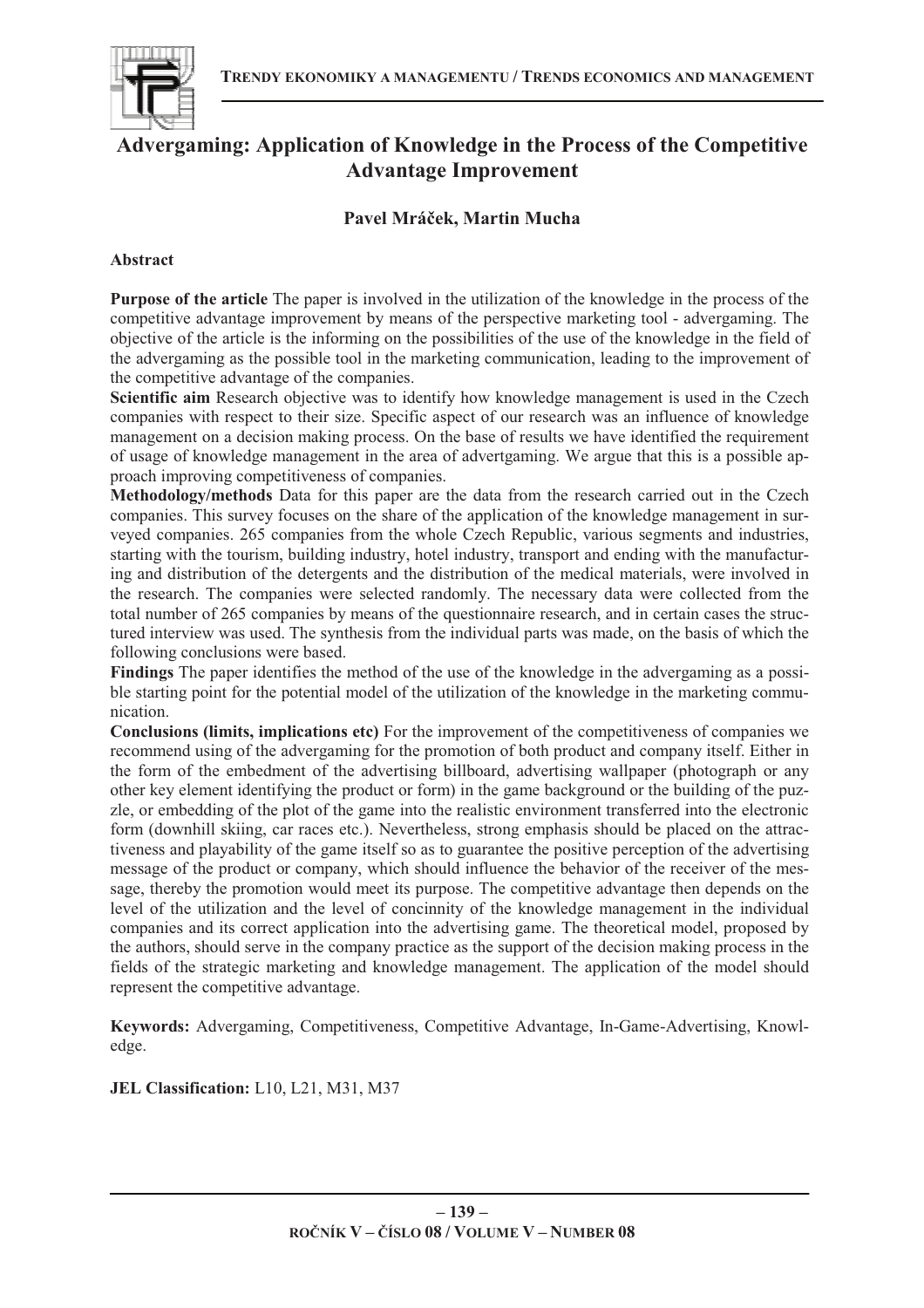#### **Introduction**

All available instruments and tools should be utilized in the present supercompetitive environment for the maintaining of the competitiveness of the company. Thus, the focus on the unconventional methods of the marketing communication hand in hand with the exploitation of the knowledge is necessary. The advergaming can represent one of them. With regards to the originality of such tool there is a reasonable assumption of its development and utilization. Thanks to the knowledge applied to the advergaming the individual companies can better address potential customers and target groups. Another advantage is then the deepening of the knowledge of the demands of the users of the advergames and, consequently, the strengthening of the competitive position.

## **1 Definition of term Advergaming**

The term "advergaming" covers the marketing instruments based on the creation and utilization of the computer games, making brands or products visible (Dahl, Eagle & Báez, 2009). Řehoř (2008) explains the term as the integration of the advertising principles directly into the computer games.

According to Kanth (2010) the advergame (advertising game) is a game established on the attributes of the brand. The game should aim at the target, which the brand manager wants to hand-over to the public. The brand is then becoming the hero of the game; however, the customer should entertain himself/herself at the same time. After the finishing of the game, the player should learn something about the brand/product (Kanth, 2010). According to Schulze, Jöckel and Will (2007) the main intention of the game-playing is the entertainment, and not the search for the information on product or brand. Identically, Wise et al. (2008) assert that the remembering of the placed brand is not on the first place, as the primary focus of the attention is on the game. Moreover, he states that a careful attention should be paid to the relevance of the placement of the advertising message and the intention what we want to achieve by the placement of the brand or product with regards to the subject of the game itself.

Svahn (2005) postulates that the advergaming is a phenomenon covering the games, which completely, or partially, transfer the

messages proposed for the persuasion of the player to the change of his/her behavior also outside the circle of the game itself.

#### **1.1 System/forms of the advergaming**

Svahn (2005) identifies a three-step systematization of the advergaming, according to Jane Chen and Matthew Ringel.

- a) Associative connection of the lifestyle with the logo of the brand in the game subject. The search for the combination of the subjects of game and brand comes up. This is linked with the competition of two points of view. Both the perception of the brand image by the customers (players) and the aesthetics of the game itself. The products or brands are not prepared for the real game-playing. The best is then the placement such as for example to the billboards in the game.
- b) Illustrative the function of the product directly in the game in such a way that the player directly co-operates with the product in some way.
- c) Demonstrative designing of the playability and story for the revealing of the attributes of the individual products, f.e. a digital basketball game, where the success depends on the selection of the shoes (Svahn, 2005).

Not necessarily these three categories are downright independent – they can be mutually combined. (In the realistic game, where we can drive virtual vehicles of the real brand, the game is demonstrative as well as illustrative; with regards to the theme of the game also associative). (Svahn, 2005).

Schulze, Jöckel and Will (2007) describe the general classification of the digital games as the so-called in-game-advertising and so-called advertising games (also adgames/ advergaming).

Under the term "advergaming" can be understood the brand on-line games as the promotional tool, where the main objective of the game is the handing-over of message of the brand. The games then represent the advertising material, designed for the support to the product or brand (Schulze, Jöckel & Will, 2007).

In-game-advertising is mainly the placement of the advertising in the digital games, identically to the product placement in the movie or TV (Winkler & Buckner, 2006). More specifically, it is a planned, systematic and by the game inventors paid integration. The in-game advertising operates as a new communication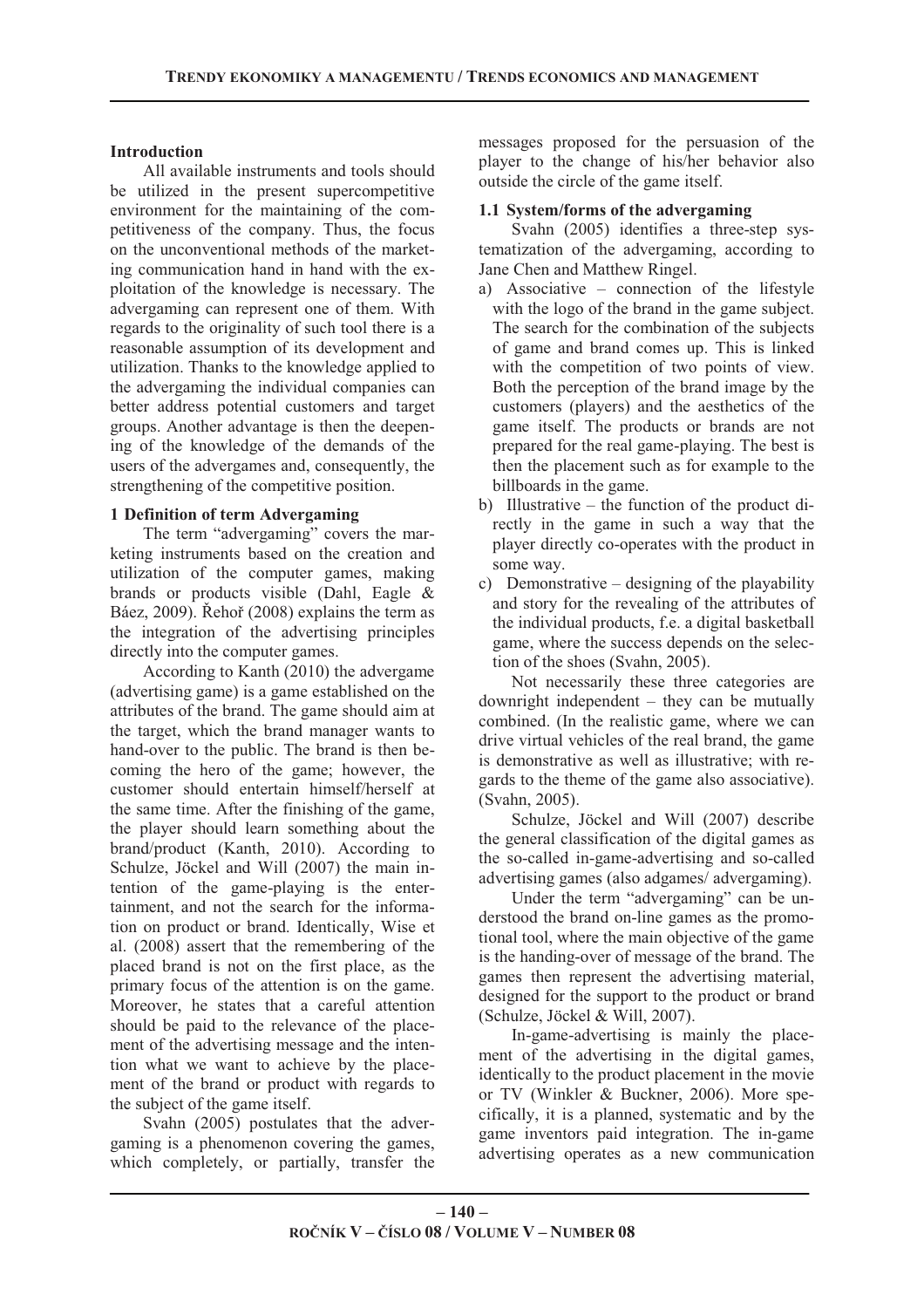tool, which tries, identically to the traditional advertising media, by means of planned and systematic utilization to influence the approaches and behaviors of the recipients. Thanks to the ingame advertising the companies are provided with the opportunity to present their products in the virtual integrated environment (Schulze, Jöckel & Will, 2007).

## **1.2 Why the advergaming**

Should we understand the advergaming as the part of the viral marketing, the advergaming gains the advantage when compared to the most common current type of the viral (videos). At present time, one of the most famous viral video channels, YouTube, is rather oversaturated. Thus, making oneself visible just through this "classic" form is harder and harder. In case of the viral spreading, the lower costs are the considerable advantage; owing to a.m., such a method of promotion can become appropriate also for the com-panies which in the time of the crisis reduce their marketing and promotional activities.

There are relatively many servers, involved in the online games, or supporting the game playing free-of-charge. The fact that in this particular field the competition is not so strong means that the game can win (and wins) far more views than the viral advertising videos (Walklate, 2009).

According to Walklate (2009) the integration of the direct links into the viral games represents one of the advantages. It is far more probable that the player would click just when playing the game - in consideration of other advertising banners and links.

Thanks to its interactivity the advertising games strongly enhance the chance of the attracting of the interest of the customer in the product. Just the interaction of the viewer is important for better introduction and remembering of the brand. Besides classical advertising message there is also the possibility of the repeated playing - repeated perception of the brand (Walklate, 2009).

Another advantage is- according to Walklate (2009) – an easy method of the monitoring of the visitors by means of the monitoring services (for example also Google Analytics). Owing to it the monitoring of the success and spreading of the viral campaign (including the number of the clicks to the product web pages) is possible.

Moreover, the advergaming can be also beneficial for the maintaining of long-term good relations with the customers. The long-term good relations then influence the customer satisfaction (Šimberová, 2010). The advergame can be even perceived as a sort of the supplement to the product or service. So as to strengthen the relationship with the customers, the quality of the advertising game (advergame) itself should be paid the attention, too.

The problem in the advergaming application in certain companies can be the fact that these companies usually do not have sufficient level of knowledge and practical experience with the utilization of the tools for the crisis management (Koleňák and Milichovský, 2010) and we can assume that they will not be able to use untraditional tools of the advergaming type. Nevertheless, certain researches prove that in spite of the fact that the companies in the period of the crisis reduce f.e. the advertising costs, for all of them this activity remains important.

The indicator of the use of computer games for the promotion can be also the fact that the receipts of the computer game vendors in the Czech and Slovak Republic in the year 2010, despite computer piracy, increased for 17%  $(CTK, 2011)$ , which clearly refers to the popularity of the computer games. Moreover, the popularity is also confirmed by the increase of the financial means, invested in the world game market in the year 2010, for 36% (O'Malley, 2011).

## **1.3 Product placement in the advergaming**

While creating the "advertising games", the model AIDA should be followed, similarly as in the creation of every marketing communication (Jakubíková, 2009). It means that firstly the game should be able to attract the attention so as the viewer would notice it. Afterwards, when playing the game, the game should awaken the interest in the particular product, service or company, followed by the desire to use the product or service; finally, some action should happen. Therefore, the completion of the game with data, clearly showing the recipient where to introduce himself/herself with other details or with the place where he/she could buy (use) the product or service, is advantageous.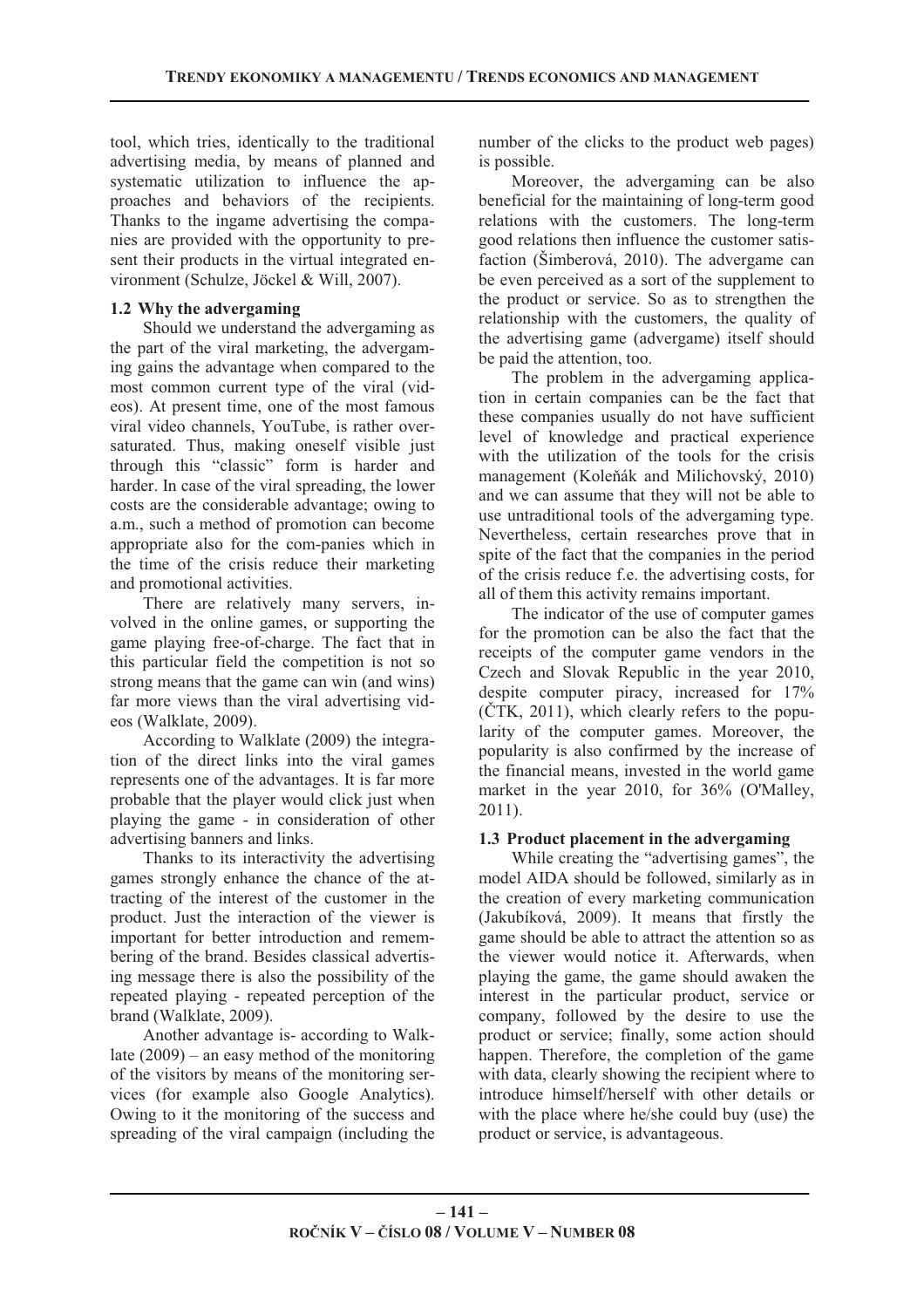Various game genres can be utilized for the creation of the advergames. These can be adventures, puzzles, action games, arcades, strategies, simulators, RPG games or their various combinations. Product or advertising message can be then integrated into the game, such as for example billboard, the product itself used as the part of the game, clothing of the main hero, color of vehicles or only as the picture or wallpaper of the puzzle. Appropriateness of selected genre and factual location of the product depend on the addressee of the game itself (as the advertising message) in combination with the financial budget to the game.

On the basis of above mentioned assumptions various proposals can be presented, which should be the combination taking into account what we want to attract new visitors to. Then it depends what is the objective of the campaign. The important issue is the willingness of the re-cipient to start the game itself, to play it and to feel its message positively. Another essential precondition for the correct application of the advergaming is the meaningfulness and playability of the game. Should not the "player" see any meaning in the game, then the playing of such a game is wasting of his/her time. The same result can occur also in the event that the game could not be practically playable based on its difficulty (Mráček  $\&$ Mucha, 2010).

#### **1.4 Spreading of the advergames**

Most of the advertising games are available free-of-charge in the internet, promising a strong link between consumer and product. Very rarely the advertising games are offered for sale (f.e. "Mercedes-Benz World Racing") (Schulze, Jöckel & Will, 2007).

The classical distribution chains are used for the spreading of the paid games, identically to the software sale. In case of freely spread game the use of either own or partner web pages, various servers specializing in the freeof-charge games, different traveler´s pages or the placement of the advertising banner with the direct link can be used. The connection of the social networks is possible and advantageous nowadays, too.

Another possibility of the spreading can be the use of the bluetooth marketing  $(\check{C}$ ábyová, 2009). The sale support, show events etc. can be then suitably completed with the form of BT marketing.

While placing the free-of-charge games in the internet in the combination with the possible free spreading of the game, the advertising game promoting product or service can become a viral. Similar situation can happen in principle in the form of the mobile marketing (the use of bluetooth technologies).

#### **2 Occurrence of the knowledge managment in the Czech Republic**

Knowledge is classified according to the various criteria and the individual authors understand it from several points of view. It represents a complex term, attractive for many scientists from various fields (Greiner, Böhmann, Krcmar, 2007). The most important segmentation is the classifica-tion into two groups of knowledge (Polanyi, 1966), (Nonaka et al., 2000) and (Truneček, 2004):

• tacit

According to Grant (1997) the knowledge is recognized as the main source of the competitive advantage. The knowledge is a potentially important source for the company as it bears inimitable, unique and valuable properties, especially if possessing tacit feature (Hall & Sapsed, 2005). Each company has the possibility to work with the contemporary trends in the field of the management. Effective communication, sharing and handing over of the information and knowledge result - as the final consequence - in the improvement of the competitiveness (Zvejšková, Mucha, 2010). In case of the link to the advergam-ing the explicit knowledge is taken as a source, recorded in the customer databases. These databases serve as the support to the better addressing of the customers. Based on this reason the survey was carried out in the Czech companies so as to identify whether the companies already introduced the knowledge management and whether the knowledge influences their behavior.

#### **2.1 Methodology and information on research**

We used both empiric and logic methods for the finding of our intentions. From the group of the empiric methods we applied quantitative and qualitative research, by means of which we acquired the primary data.

<sup>•</sup> explicit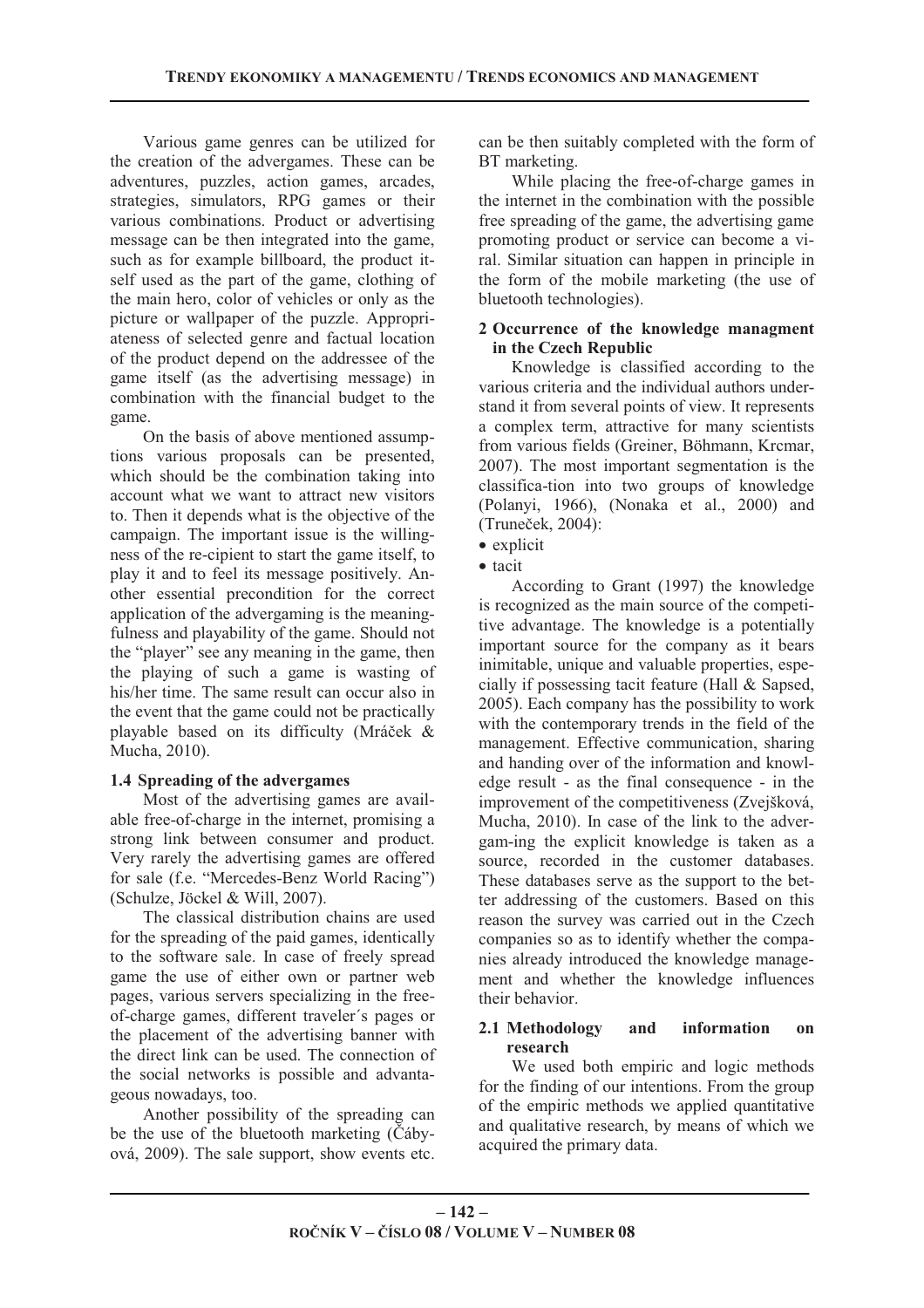The applied procedures included for example structured interview, selection of the sample and statistic procedures of the data treatment. The qualitative research identified the reasons and motives of the behavior of people.

265 companies from the whole Czech Republic participated in the research, involved in various fields and industries, starting with the tourism, building industry, hostelry trade, transport, and finishing with the manufacturing and distribution of the detergents, manufacturing and distribution of the sanitary material. A representative selection of the companies was carried out, reflecting the structure (size of company, production or business company) of all companies within the framework of the Czech Republic. The support was the database of Czech companies, serving for the selection of the representative sample. The companies were selected randomly. The collection of data was the first task, followed by the evaluation and determination of criteria.

From the total number of 265 companies we collected necessary data by means of the questionnaire investigation and in certain cases also by the structured interview. We classified the companies into small, medium-sized and large, according to the following criteria:

1.small companies – less than 49 employees,

2.medium-sized companies – 50 to 249 employees,

3.large companies – more than 249 employees.

We sorted the companies as manufacturing and commercial ones. We set the criterion that if at least from 80 % prevails the activity manufactur-ing or commercial, than the company is ranked among manufacturing or commercial.

#### **2.2 Results of research**

From the total number of 265 companies, in the research participated:

- 103 small companies (39%)
- 117 medium-sized companies (44%)
- 45 large companies (17%)

Out of them 35 % manufacturing companies and 65 % commercial companies. For the purposes of this article we consider this classification as informative. Following questions then aim at all questioned companies together.

Moreover, we were interested in the answers to the following question:

• How many companies already imple-mented the knowledge management? (Graph 1)



**Graph 1** Companies with implemented knowledge management Source: Own work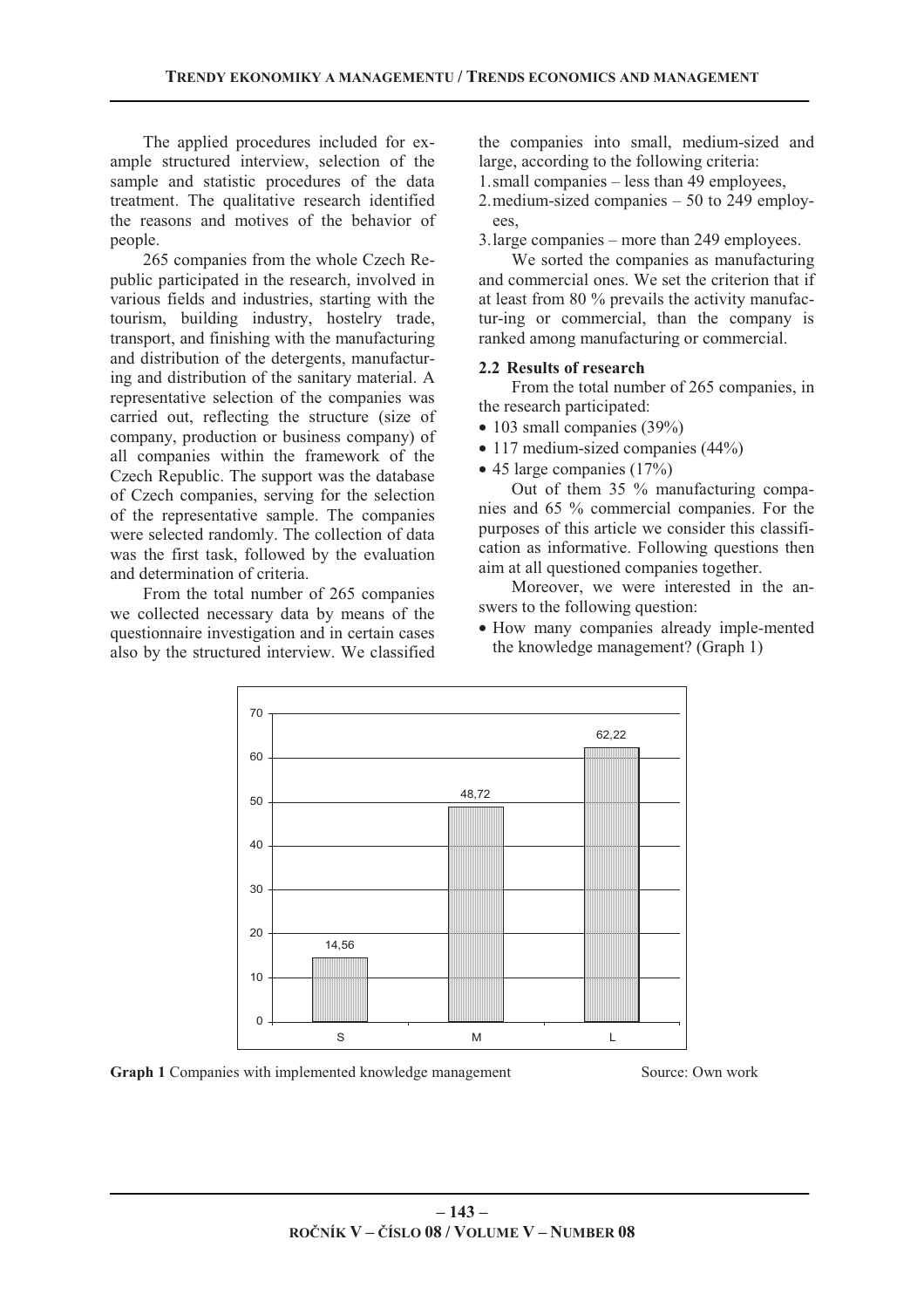

**Graph 2** Knowledge influences decision-making process Source: Own work

From the total number of 103 small companies only 15 of them already implemented the knowledge management, i.e. 14,56 %. From the total number of 117 medium-sized companies only 57 of them already implemented the knowledge management, i.e. roughly 48,72 %. From the total number of 45 large companies only 28 of them already implemented the knowledge management, i.e. roughly 62,22 %.

The criterion for the classification whether the company uses (or not) such form of the management was also the delimitation of this term by the responsible respondents and in what factual way it is applied in their working places.

Moreover, the following was investigated:

• Level of the influence of the knowledge on the decision-making process in the company (Graph 2)

From the total number of 103 small companies 101 of them assume that the knowledge influences the process of the decision-making, i.e. roughly 98,06 %. From the total number of 117 medium sized companies 115 out of them assume that the knowledge influences the process of the decision-making, i.e. roughly 98,29 %. From the total number of 45 large companies 44 of them assume on the influence of knowledge to decision-making, i.e. roughly 97,78 %.

From the results it is obvious that the knowledge is an important factor in the decision making process of the companies. The applica-

tion of the knowledge is necessary for the successful marketing communication. Therefore, there is a need of the collecting and classification of data and information on market, customers, competitors, suppliers, distributors etc. These data are then becoming the knowledge base for the support in the company decisionmaking. For the effective use of the advergaming is more than suitable to apply knowledge and methods of the knowledge management. Thus, the possibility of the attracting of new customers as well as better spreading of the knowledge about the brand or product is rising. Thanks to facile method of the monitoring of the game users the knowledge can be further broadened and thus, can be better focused in the future.

#### **3 Advergaming and competitive advantage**

Provided that the competitiveness is generally understood as an attribute to the company, facilitating it to achieve the success in the competitive environment with the perspective of the long term development, then such competitiveness is established by the competitive advantages (Zich, 2010). For such advantages can be accepted Porter´s characteristics that as such they offer the company the advantage before the competitors (Porter, 2004).

Nevertheless, according to Zich (2010) such delimitation represents only a certain logical framework, in which the competitive advantage can be perceived. The competitive advan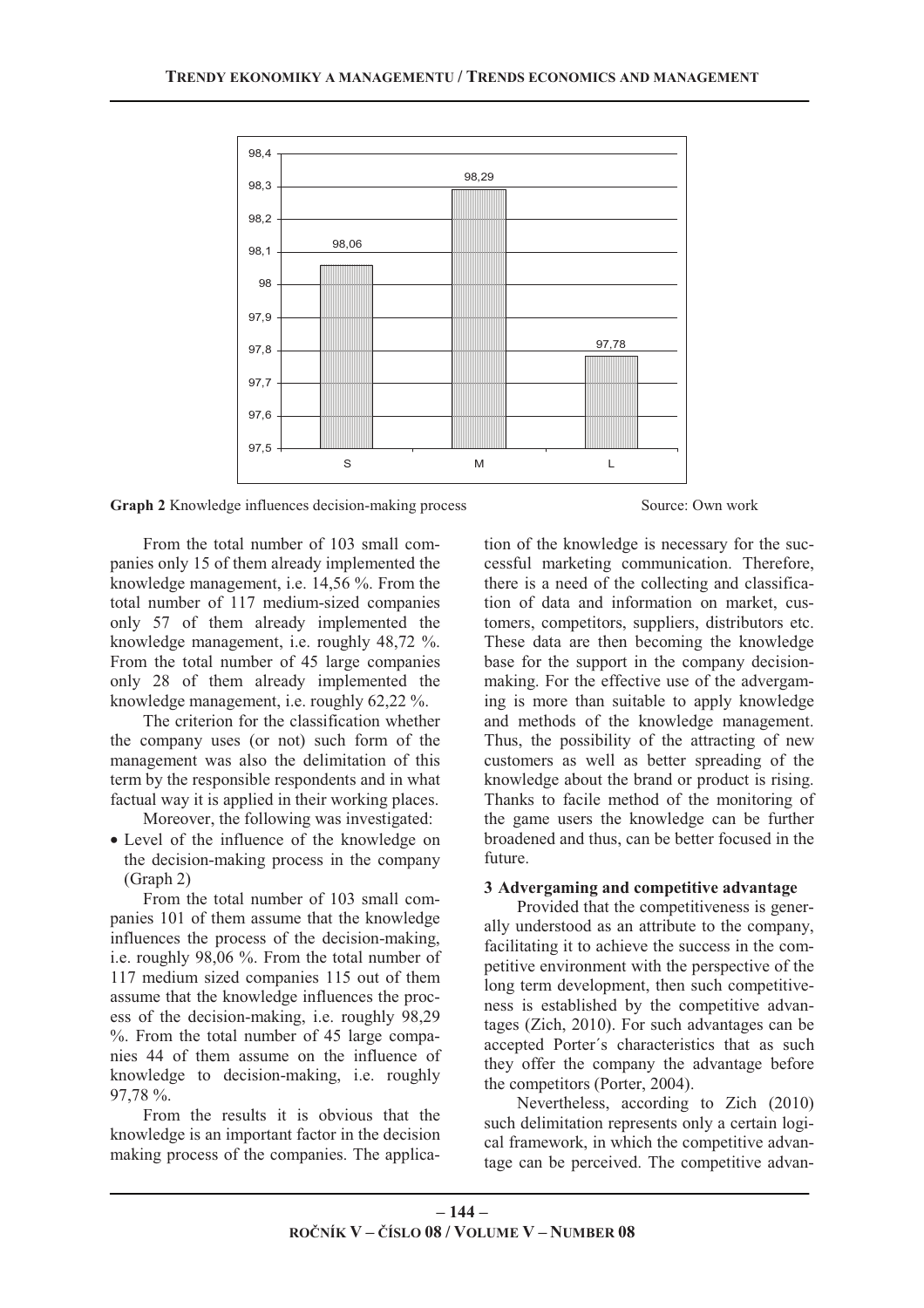tage is perceived as a factor, which helps, resp. facilitates the company to achieve the success, but it is not necessarily its guarantee. We can not understand and identify the competitive advantage unless watching the company as a complex. Its source is the quantity of the independent activities, which the company performs when designing, introducing to the market and supporting its product (Porter, 2004). These individual activities can be drawn (according to Porter) in each company by the so-called value chain, characterized by the depicting of the historical development, strategies, approaches to these strategies and the economy of the individual activities. One of the primary activities is the marketing and sales, being defined by the activity which should enable the customers to buy a particular product and to attract them for the buy, for example advertising, promotional events, activity of the sales managers, various offers, distribution routes etc.

Based on this reason the authors propose the advergaming as the competitive advantage. As stated above, the environment of the viral videos, for example YouTube, is rather oversaturated. The target orientation should then point at freely distributed games, used by the potentially large group of people. These are not purely the players of the computer games, deeply persuaded, but also various groups of people at homes and work places, should we omit the ethics of the work activity, who can through such freely distributed games; for example relax. In this moment, the advergaming is becoming the competitive advantage for the particular company. The company then uses a new communication tool for the promotion of the particular destination, which increases its competitiveness. The probability of the "click" to the link is higher in comparison to the standard banner, placed for example in the video YouTube and the application, i.e. the technical method and form of the promotion is already an individual solution according to the assigned requirements.

From the point of typology (Zich, 2010) such a competitive advantage falls into the socalled purely competitive advantage, characteristic by absolutely legal and ethical way, not in any way negatively influencing or limiting the competitive advantage. On the contrary, these advantages strengthen the particular company and are based on the internal ability of the company to form and maintain them. The competitive advantage, resulting from the application of the knowledge in the advergames, is also the possibility for the establishment of the virtual discussion rooms, in which the recipients can informally talk, thus supporting the transfer of the tacit knowledge (Nonaka, Takeuchi, 1995).

Application of knowledge for the advergaming can be delimitated as follows:

On one hand there is a company, utilizing classified knowledge of its target group for its marketing communication (advergaming). The company shall embody such knowledge into the advertising message; in this particular case into the advergame. The knowledge is then used in such a way so as the recipient could perceive the advertising message positively and could gather from the advertising the information on company, product or service. On the other hand there is a customer (consumer of the advertising message; player). Thanks to the possibilities of the current technique the company is provided with very important information by means of the monitoring and feedback. With the help of the information the company can gain another new knowledge, which it can further apply into its products and other advertising messages. Thus, the "cycle" of deepening of knowledge and its subsequent application into the advertising message for the purpose of the informing of the recipients on products and gaining of the new knowledge just on these recipients comes into the existence.

## **Conclusion**

We recommend applying of the promotional computer games for the increasing of the company competitiveness. These games can be utilized in the form of the advergaming as well as the in-game-advertising. The companies, which take advantage of the advergaming as a component of the marketing communication, should also focus on the method of the utilization of the knowledge, which should delimitate a specific competitive advantage to them. Should it be the company with already implemented knowledge management, the question is then solved by the applicability to the particular field, whereas the enormous sources do not have to be used. Should not the company use the knowledge management, it does not have to search for large sources for the application of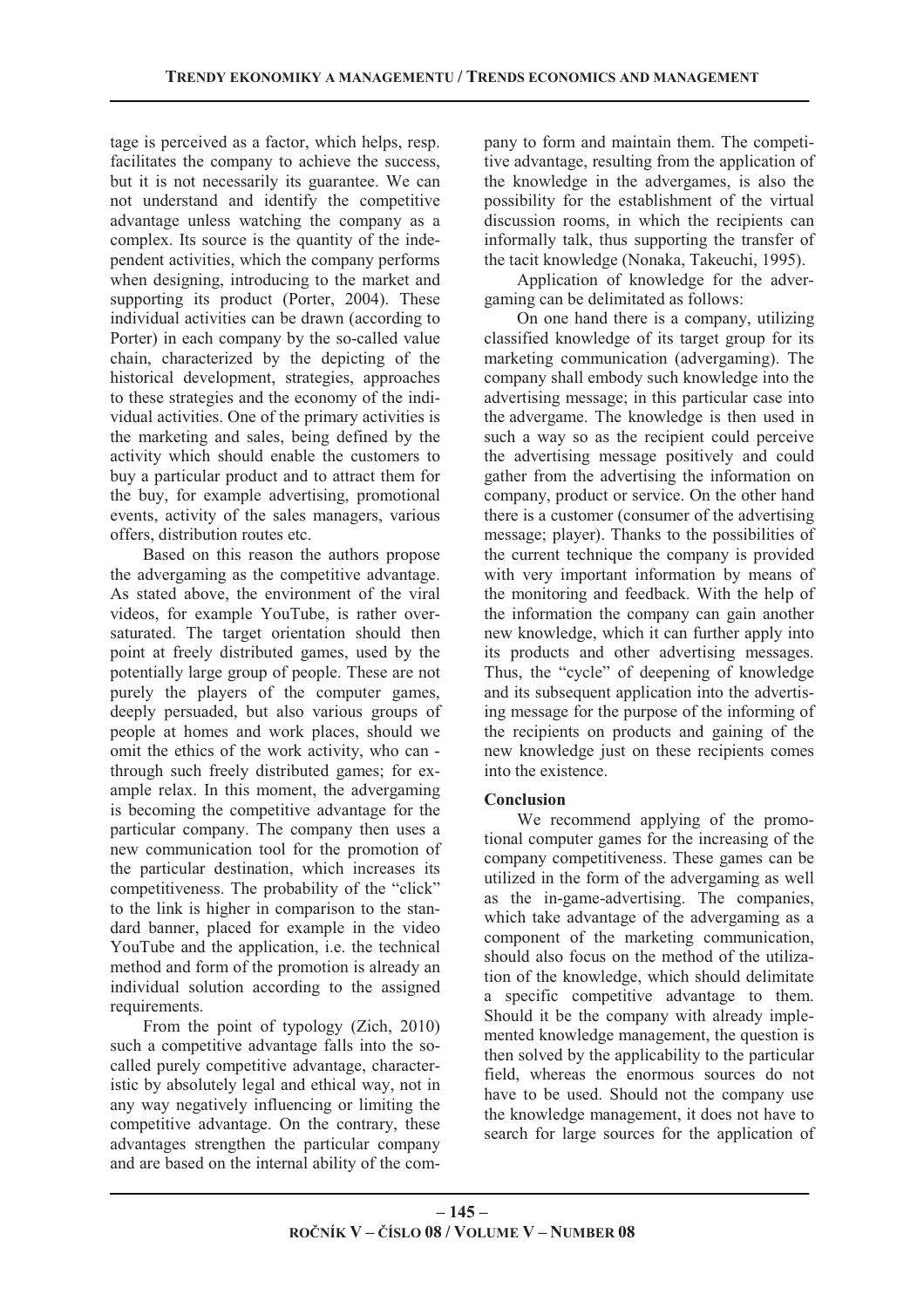the principle, as presented by the authors, and can use it.

As clear from the research, the knowledge is utilized in the overwhelming majority of all investigated companies, though not all of them already implemented the knowledge management. Based on this reason we recommend small and medium-sized companies the utilization of knowledge, which is not financially demanding. The utilization of knowledge in combination with the advergaming will result in the increasing of the competitive advantage. In the advergames the company can also informally

#### **References**

ÁBYOVÁ, L. (2009) Bluetooth marketing a jeho kreatívne možnosti. In Matúš, J., Čábyová, L. & urková, K. Nové trendy v marketingovej komunikácii : zborník z medzinárodnej vedeckej konferencie. Trnava : Fakulta masmediálnej komunikácie UCM v Trnave. 45-53.

ČTK. (2011) Tržby z prodeje počítačových her stouply o 17 pct na 2,2 mld. Kč. Finanční noviny [online]. Available at:

http://www.financninoviny.cz/zpravodajstvi/zpravy /trzby-z-prodeje-pocitacovych-her-stouply-o-17-

pct-na-2-2-mld-kc/635261. (accessed 16 May 2011).

DAHL, S., EAGLE, L., BÁEZ, C. (2009) Analyzing advergames: active diversions or actually deception. An exploratory study of online advergames kontent. In Young Consumers. vol. 10 no. 1. 46-59. GRANT, R. M. (1997) The knowledge-based view of the firm: implications for management practice, Long Range Planning, Vol. 30 No. 3, 450-454.

GREINER, M. E., BÖHMANN, T., KRCMAR, H. (2007) A Strategy for Knowledge Management. In . Journal of Knowledge Management. Emerald Group Publishing Limited, p. 3-15.

HALL, J., SAPSED, J. (2005) Influences of knowledge sharing and hoarding in project-based firms, in Love, P., Irani, Z. and Fong, P. (Eds), Management of Knowledge in Project Environments, Butterworth-Heinemann, Oxford, 57-79.

JAKUBÍKOVÁ, D. (2009) Marketing v cestovním ruchu. Praha : Grada Publishing, a.s. 237-240.

KANTH, K. R. (2010) Business Standard. Catch them young with advergaming. [online] available at: http://www.business-standard.com/india/news/

catch-them-youngadvergaming/381926/ (accessed 18 October 2010).

KOLEÁK, J., MILICHOVSKÝ, F. (2010) Trading tools for SMEs in hard times. TRENDY EKO-NOMIKY A MANAGEMENTU, Vol. IV, No. 7, s. 18-25.

MRÁEK, P., MUCHA, M. (2010) Využití advergamingu v destinačním marketingu. In Špecifiká communicate with the recipients, thus acquiring new necessary knowledge about them. The company can collect the information actively or can passively monitor the discussion and reactions of the recipients, thus gaining the vital message. The method of the utilization of the knowledge for the advergaming, as mentioned by the authors above, can be considered as the starting point for the potential model of the application of the knowledge in the marketing communication.

regionálneho a neziskového marketingu. Trnava. 101-106.

NONAKA, I., TOYAMA, R., KONNO, N. (2000) Seci, ba and leadership: a unified model of dynamic knowledge creation, Long Range Planning, Vol. 33, p. 4-34

NONAKA, I., TAKEUCHI, H. (1995) The Knowledge Creating Company. New York: Oxford University Press.

O'MALLEY, G. (2011) Game Face: Funding, Online Deals Surge 36%. MediaPost : Online Media Daily [online]. Available at: http://www.mediapost.com/publications/?fa=Article s.showArticle&art\_aid=149592&nid=126283. (accessed 16 May 2011)

POLANYI, M. (1966) The Tacit Dimension, Doubleday and Company Inc., New York.

PORTER, M. E. (2004) Competitive Advantage. First Free Press Export Edition: Free Press.

ŘEHOŘ, J. (2008) Advergaming. Marketing Journal.CZ [online] Available at: http://www.mjournal.cz/cs/marketing/nove-trendy/advergaming  $s302x479.html$  (accessed 8 April 2010).

SCHULZE, V., JÖCKEL, S., WILL, A. (2007) Menschen Märkte Medien Management. (Werbewirkungsforschung für Ingame-Advertising). Ilmenau.

ŠIMBEROVÁ, I. (2010) Company strategic marketing management – synergic approach and value creating. Acta univ. agric. et silvic. Mendel. Brun., LVIII, No. 6.

SVAHN, M. (2005) Future-proofing advergaming: a systematisation for the media buyer. In ACM International Conference Proceeding Series; Vol. 123: Proceedings of the second Australasian conference on Interactive entertainment. Sydney : Creativity & Cognition Studios Press. 187 - 191.

TRUNEČEK, J. (2004) Management znalostí, 1. vydání, Praha, C.H.Beck.

WALKLATE, S. (2009) Technology Toolkit : Great, fresh technology articles. [online]. Is Viral Marketing Better With Videos or Games?. Available at: http://www.technology-toolkit.com/market